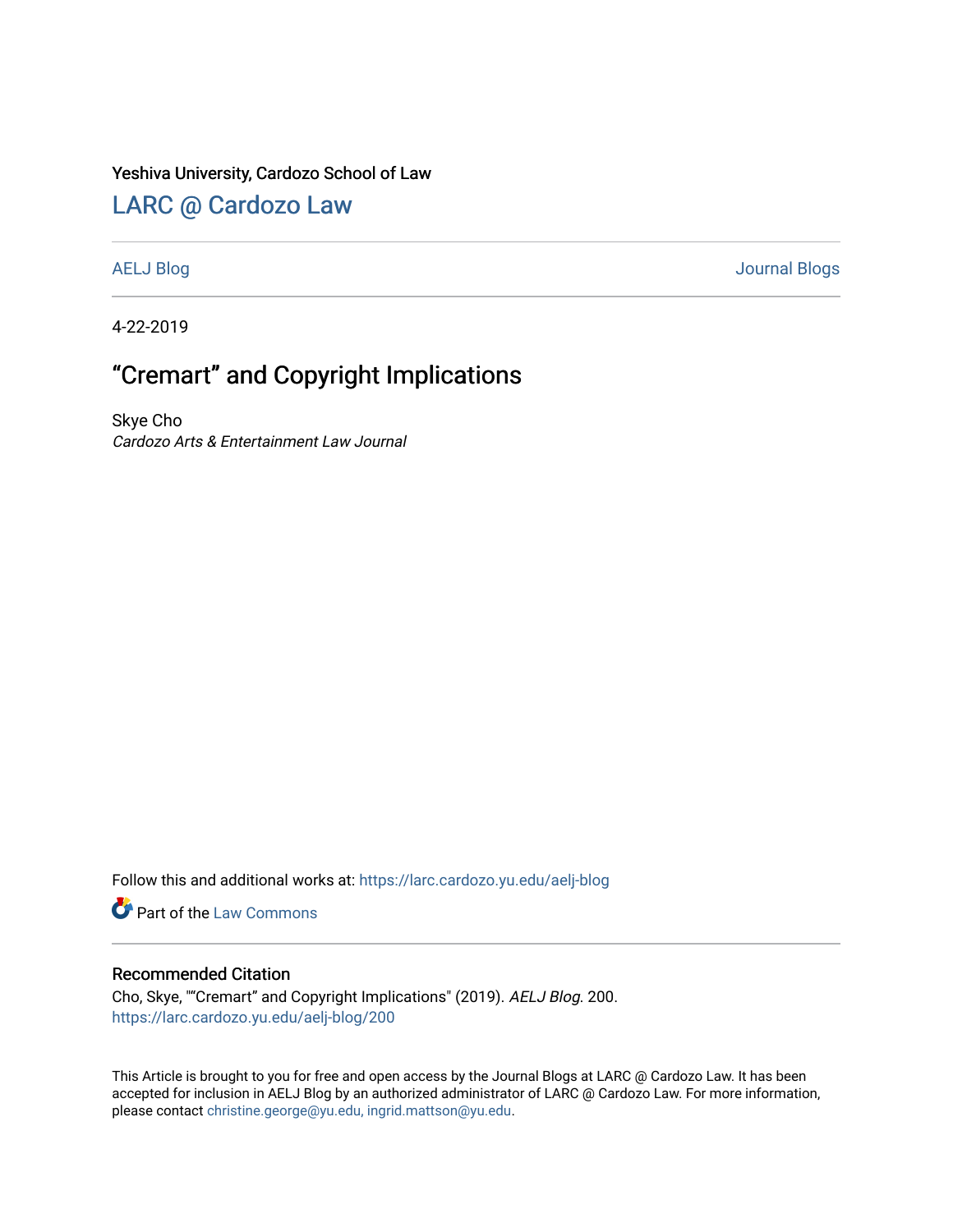# **"CREMART" AND COPYRIGHT IMPLICATIONS**

BY [MANAGING EDITOR/](https://cardozoaelj.com/author/admin/)ON APRIL 22, 2019



 When people walk into a coffee shop in New York City and order a latte, most can experience latte art in shapes of a leaf or a heart. Such shapes are commonplace in latte art, and there are many tutorial videos instructing how to make them. Kangbin Lee,<sup>[1]</sup> a barista from South Korea, is known for his fancy coffee arts, which include depictions of Disney characters, Ghibli Studio's characters, Snoopy, Van Gogh's paintings, and his own creative artwork.<sup>[2]</sup> Lee calls his coffee art a Cremart. The process of making Cremart is similar to latte art—coffee is topped with foamed-up cream. However, while latte art is made by just the pouring of steamed milk onto a shot of espresso, Cremart is made by using metal rods and food coloring on top of the cream that has been poured on top of cold brew coffee[.\[3\]](https://cardozoaelj.com/2019/04/22/cremart-and-copyright-implications/#_ftn3) The questions explored here are whether such Cremart can be copyrighted, and whether the Cremart depicting copyrighted artworks can violate copyright laws.

 Traditionally, culinary and food arts, as well as recipes, have not enjoyed copyright protection because they are absent from the list of protected subject matter in the Copyright Act of 1976[.\[4\]](https://cardozoaelj.com/2019/04/22/cremart-and-copyright-implications/#_ftn4) However, with expansion of culinary artworks, a chef can claim copyright over food presentation if she can prove that her work is creative enough to meet the originality standard of copyright law. The three general requirements are: (1) existence as a work of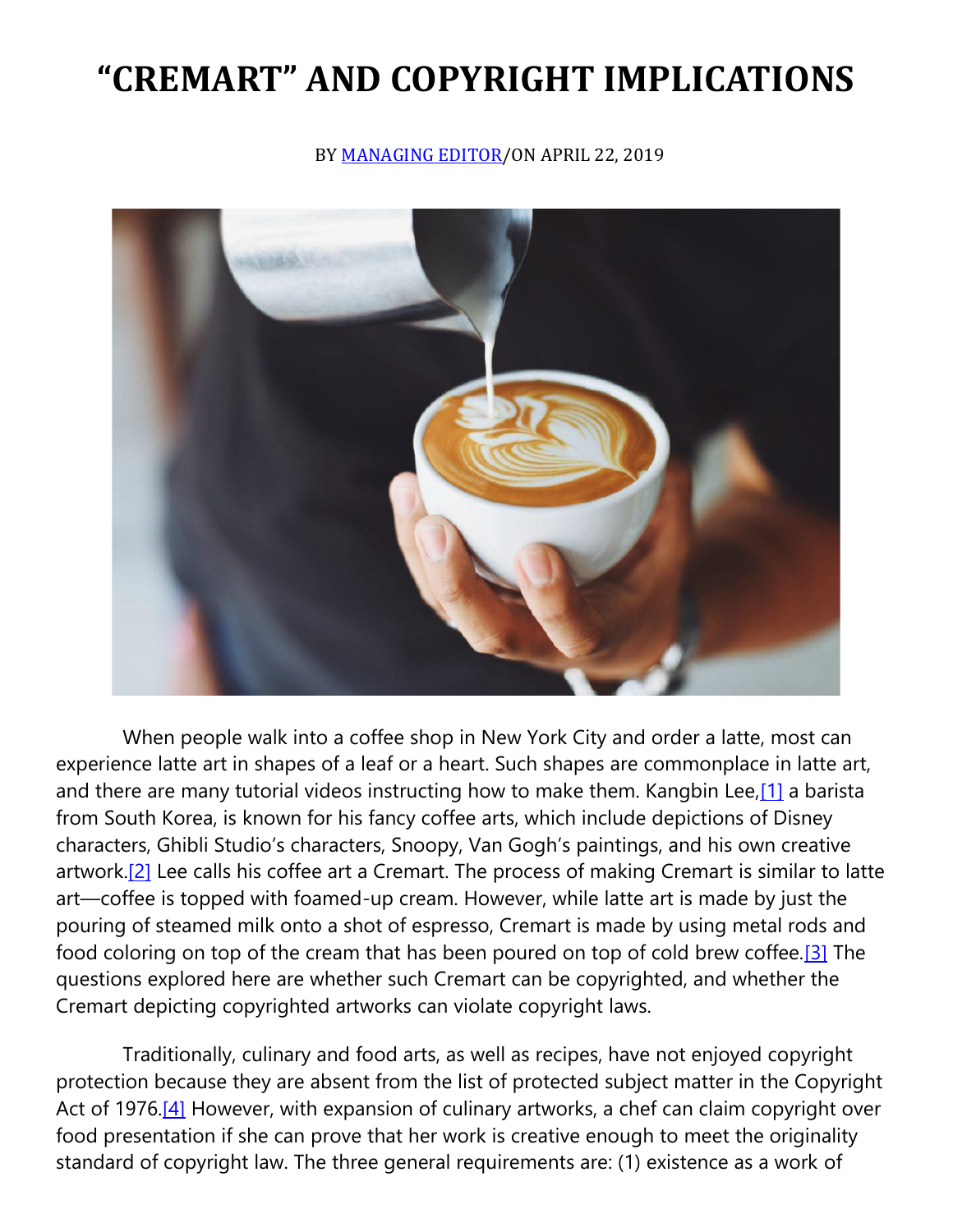authorship; (2) fixation in a tangible medium; and (3) a degree of originality. [5] Thus, under U.S. copyright law, a "sculptural work is copyrightable if it is a work of original authorship fixed in a tangible medium of expression that demonstrates sufficient creativity, and contains artistic aspects that are separable from its utilitarian functions."[\[6\]](https://cardozoaelj.com/2019/04/22/cremart-and-copyright-implications/#_ftn6) As Cathay Y.N. Smith explains in her Article,<sup>[7]</sup> chefs have a hard time overcoming the fixation requirement because this requires a work to be "fixed in a tangible medium of expression when its embodiment . . . is sufficiently permanent or stable to permit it to be perceived, reproduced, or otherwise communicated for a period of time more than transitory duration."[\[8\]](https://cardozoaelj.com/2019/04/22/cremart-and-copyright-implications/#_ftn8) Additionally, because a food artwork with inseparable utilitarian function cannot enjoy copyright protection, chefs have difficult time proving that their food presentation qualifies as a useful article or applied art[.\[9\]](https://cardozoaelj.com/2019/04/22/cremart-and-copyright-implications/#_ftn9)

 Although Cremart, due to its placement on top of cold brewed coffee, is "fixed" better than a regular latte art may be, this is similar to the perishable "food-in-a-bowl" sculpture in *Kim Seng Co. v. J&A Importers, Inc.*, and the living garden in *Kelley v. Chicago Park District*, 635 F.3d 290[.\[10\]](https://cardozoaelj.com/2019/04/22/cremart-and-copyright-implications/#_ftn10) Thus, Cremart would not meet the fixation requirement necessary for copyright protection. Cremart would also face difficulty demonstrating that its artistic authorship is inseparable from its utilitarian function—coffee to be consumed. However, as Christopher J. Buccafusco suggests, there are dishes whose "aesthetic merits are separable from the basic need to provide calories" and that case-by-case analysis would be necessary to determine conceptual separability from utilitarian aspects[.\[11\]](https://cardozoaelj.com/2019/04/22/cremart-and-copyright-implications/#_ftn11)

 Assuming that Lee does not have permission from the copyright holders of the characters depicted in his coffee, Cremart that displays Disney characters, Ghibli characters, and more, might constitute copyright infringement. Cremart that lacks originality could be described as fan art, which is defined as the visual depiction of characters or scenes based upon pre-existing, original sources.<sup>[12]</sup> Since copyright holders have the sole right to distribute derivative works based on an original creation, they can send cease and desist letters to fan artists.<sup>[13]</sup> However, the fair use doctrine may protect some fan artwork from constituting infringement. The fair use doctrine is a mixed question of law and fact, and four factors are considered under this doctrine[:\[14\]](https://cardozoaelj.com/2019/04/22/cremart-and-copyright-implications/#_ftn14)

(1) the purpose and character of the use, including whether such use is of a commercial nature or is for nonprofit educational purposes;

(2) the nature of the copyrighted work;

(3) the amount and substantiality of the portion used in relation to the copyrighted work as a whole; and

(4) the effect of the use upon the potential market for or value of the copyrighted work.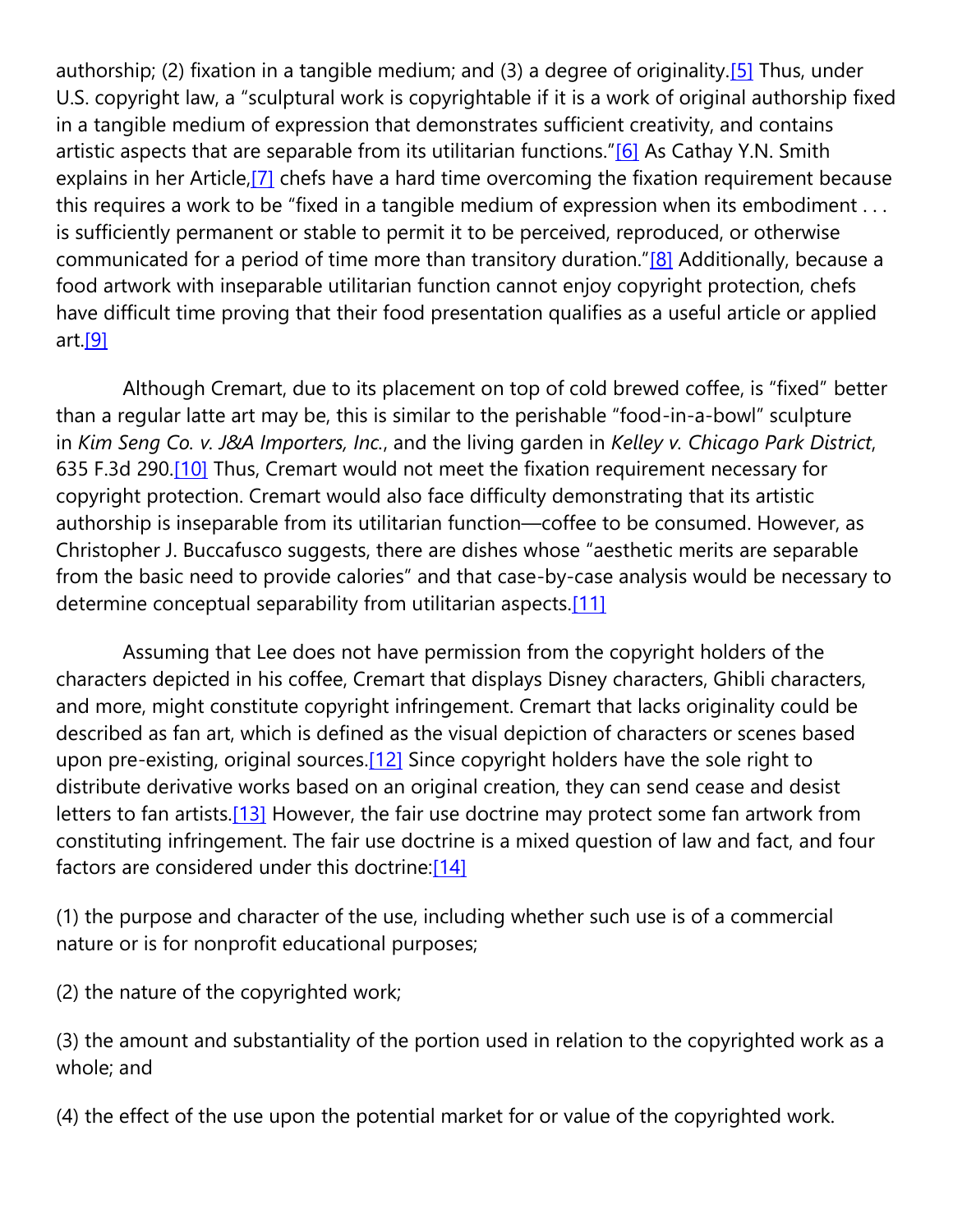Since Cremart is not transformative of the original artwork, nor does it parody or criticize the source material, the statutory factors not necessary consider Cremart fair use. However, such fair use analysis should be done on a case-by-case basis, and the fact that Cremart lacks transformative character is not dispositive.<sup>[15]</sup> The fact that most of the Cremarts are on Instagram to display the barista's skill set, rather than to promote sale of Cremarts, might weigh toward finding fair use of the copyrighted artwork. Notwithstanding whether Cremart might qualify as fair use, since fan creations are not harmful and are often seen as "free promotion and a way to grow the brand without cost or effort," most copyright holders tolerate fan art.<sup>[16]</sup> Likewise, Cremart, a form of latte art, is not replacement of the original, and could be viewed as a free promotion of the brand. Thus, the copyright holders might not choose to pursue copyright infringement action on Cremart.

*Skye Cho is a second-year law student at Benjamin N. Cardozo School of Law and a Staff Editor of the Cardozo Arts & Entertainment Law Journal. She is interested in tax law and loves coffee.*

[\[1\]](https://cardozoaelj.com/2019/04/22/cremart-and-copyright-implications/#_ftnref1) Kangbin Lee (@leekangbin91), Instagram, https://www.instagram.com/leekangbin91/?hl=en (last visited Mar. 31, 2019).

[\[2\]](https://cardozoaelj.com/2019/04/22/cremart-and-copyright-implications/#_ftnref2) Clint Rainey, *This Is Some Ridiculously Lit Latte Art*, Grub Street: Food Art (May 11, 2017), http://www.grubstreet.com/2017/05/this-is-some-ridiculously-lit-latte-art.html.

[\[3\]](https://cardozoaelj.com/2019/04/22/cremart-and-copyright-implications/#_ftnref3) Robert Koehler, *People, Seoul Personalities: Art in a Cup*, Seoul (July 6, 2017), http://magazine.seoulselection.com/2017/07/06/art-in-a-cup/.

[\[4\]](https://cardozoaelj.com/2019/04/22/cremart-and-copyright-implications/#_ftnref4) 17 U.S.C. § 102(a) (2006). The Copyright Act of 1976 protects original literary, musical, dramatic choreographic, pictorial, graphic, sculptural, audiovisual, and architectural works of authorship. *Id.*

[\[5\]](https://cardozoaelj.com/2019/04/22/cremart-and-copyright-implications/#_ftnref5) *Id.*

[\[6\]](https://cardozoaelj.com/2019/04/22/cremart-and-copyright-implications/#_ftnref6) Kim Seng Co. v. J & A Imp., Inc., 810 F.Supp.2d 1046, 1053 (C.D. Cal. 2011).

[\[7\]](https://cardozoaelj.com/2019/04/22/cremart-and-copyright-implications/#_ftnref7) Cathay Y.N. Smith, *Food Art: Protecting "Food Presentation" under U.S. Intellectual Property Law*, 14 J. Marshall Rev. Intell. Prop. L. 1, 9 (2014).

[\[8\]](https://cardozoaelj.com/2019/04/22/cremart-and-copyright-implications/#_ftnref8) 17 U.S.C. § 102.

[\[9\]](https://cardozoaelj.com/2019/04/22/cremart-and-copyright-implications/#_ftnref9) Smith, *supra* note 7, at 11.